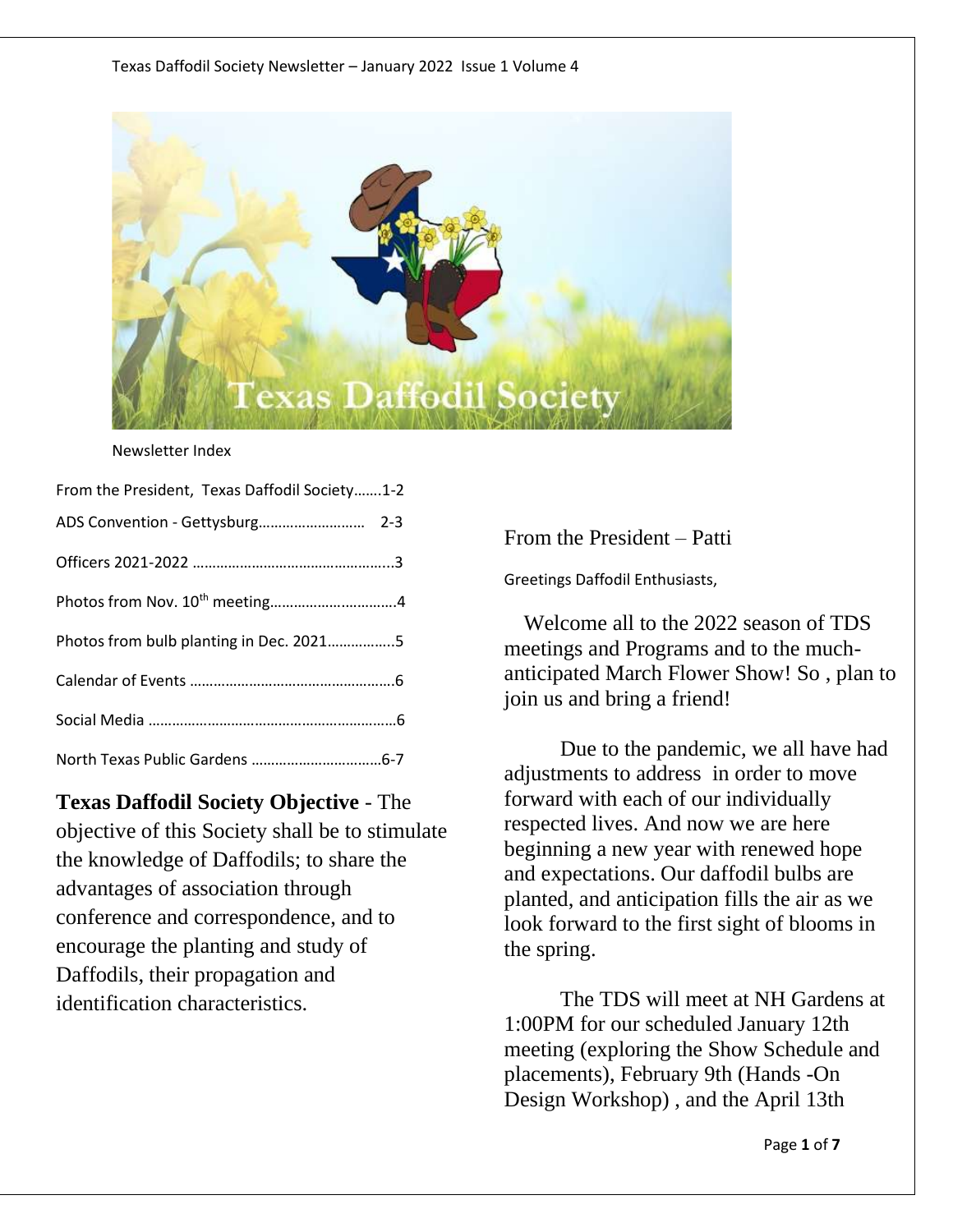Texas Daffodil Society Newsletter – January Issue 1 Volume 4 program, where we, as they say, "rest on our laurels").

March 12-13, 2022, will find us at the Dallas Arboretum "Welcome to Fabulous Las Vegas ", Our TDS and NGC, Inc. Designers with Flair Flower Small Standard Flower Show. Flower Show School is that weekend too!

Contact Sarah Andry , or Annie Hibbs , Co-Chairs for the event , regarding entries, photography and many volunteer opportunities.

Meanwhile we continue to learn and study the beauty and versatility of daffodils , sharing knowledge, experiences, and friendships.

## **American Daffodil Society (ADS) Convention 2022**



The Northeast Region will be hosting the American Daffodil Society's National Convention in Gettysburg, Pennsylvania from April 29 to May 1, 2022.

Plan to attend and participate in the Spring Daffodil and Photography Shows. There will be educational seminars, a live bulb auction and a field trip to the famous battleground and see local orchards and gardens. You will also be treated to a relaxing Garden Party Social featuring beautiful flowers and a Garden Party Hat contest.

## **Special Classes of Daffodils**

The American Daffodil Society has a selection of daffodils placed in four classes. The primary purpose of these classes is for show exhibition purposes. In an American Daffodil Show, you will find awards that are specific to daffodils in these classes.

**Classic Daffodils**: In 2011, the American Daffodil Society designated a new exhibition section for any standard nonminiature daffodil registered between the years 1940 and 1969, inclusive named "Classics".

**Historic Daffodils**: An ADS Historic Daffodil is any daffodil formally registered with the Royal [Horticultural](https://www.rhs.org.uk/) Society or known in gardens prior to 1940. This cutoff date marks the beginning of World War II, a time during which fewer new daffodil cultivars were either created or made available, especially in Europe.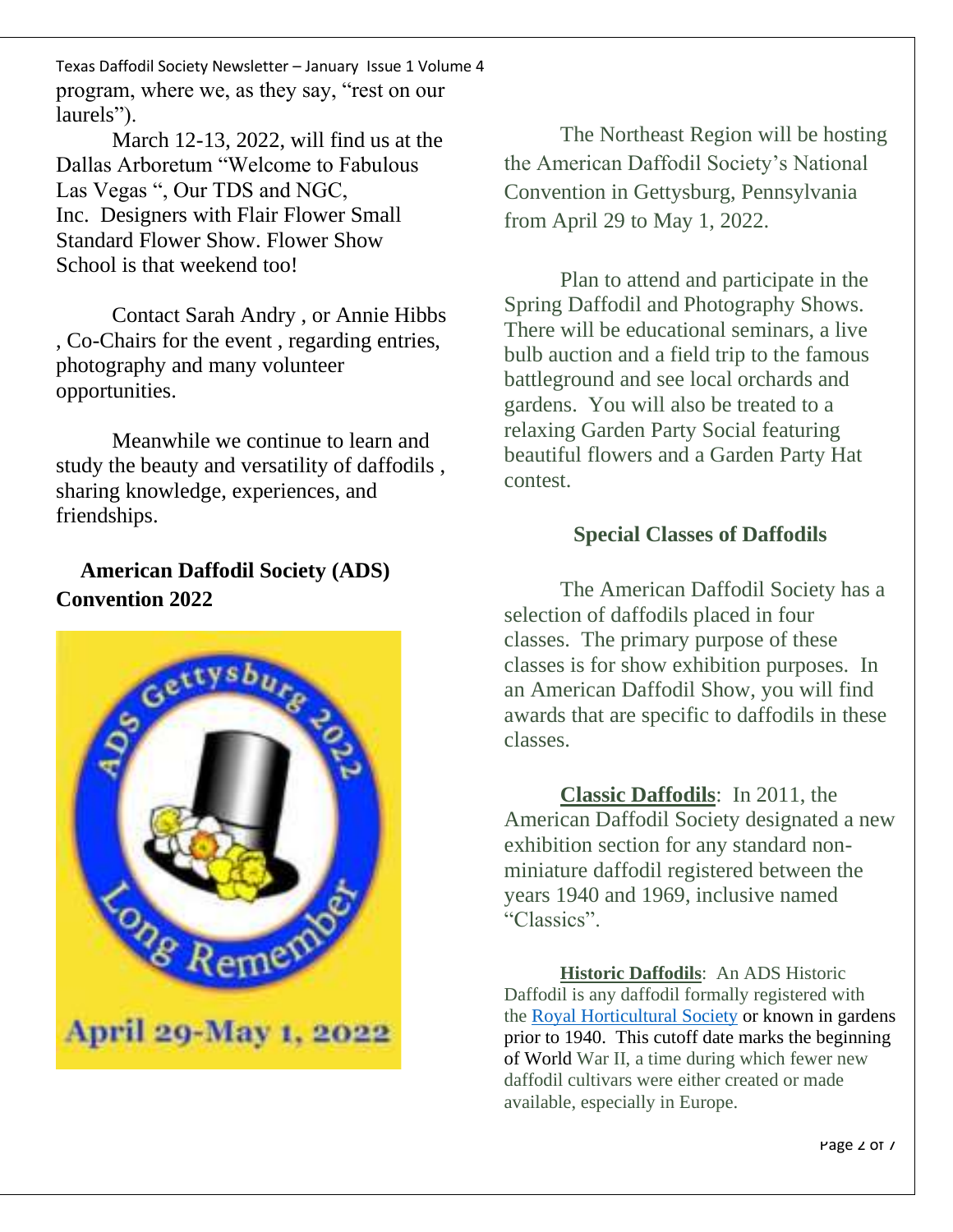#### Texas Daffodil Society Newsletter – January Issue 1 Volume 4

**Intermediate Daffodils**: The American Daffodil Society and the New Zealand Daffodil Society define an intermediate daffodil as a standard daffodil in Divisions 1, 2, 3, 4, or 11 having a single floret whose diameter is typically greater than 50 mm  $(1.97)$  and through 80 mm  $(3.15")$ .

 **Miniature Daffodils**: Miniature daffodils are named, numbered or species daffodils which appear graceful, with all its parts proportionately small. A single miniature daffodil bloom is a flower less than 50 mm  $\left($  <1.97") in natural spread. For multi-floreted miniature daffodils, the guideline measurement for the floral mass is 72 mm (2.83") in natural spread.

#### **Daffodils Blooming?**

The January 12, 2022, TDS meeting will be a workshop with the upcoming show schedule and your daffodils. If you have any daffodils blooming during this time, bring them to the meeting. And, if you have the ADS *Daffodils to Show and Grow* booklet, bring it along.

#### **ADS School I**

ADS School I will take place on Saturday, March 12, 2022, in the Sewell Boardroom at Dallas Arboretum and Botanical Gardens, 8625 Garland Rd., Dallas, TX.

A signup sheet will be available at the January 12 meeting for those interested in attending. Cost is \$20 if you audit or take

for credit. This is a great opportunity to learn more about Daffodil Anatomy, Daffodil Classification/Color Coding, Daffodil Culture, Summer Care, Culture for Miniature Daffodils and Culture for Species Daffodils.

#### **TEXAS DAFFODIL SOCIETY OFFICERS 2021 - 2022**

| President                                                         | Patti Brown                                      |
|-------------------------------------------------------------------|--------------------------------------------------|
| First Vice President (Membership)<br><b>Second Vice President</b> | <b>Tom Pearce</b><br>Sarah Andry/<br>Annie Hibbs |
| Secretary                                                         | Lynn Hidell                                      |
| Treasurer                                                         | <b>Stan Aten</b>                                 |
| Parliamentarian                                                   | Keith Kridler                                    |
| <b>Committee Chairmen</b>                                         |                                                  |
| <b>Budget</b>                                                     | Stan Aten                                        |
| Hospitality                                                       | Gayle Allison                                    |
| Membership                                                        | <b>Tom Pearce</b>                                |
| Flower Show Chairman Sarah Andry/Annie Hibbs                      |                                                  |
| Photography                                                       | <b>Spencer Coffey</b>                            |
| Properties                                                        | Keith Kridler                                    |
| <b>Communication Liaison</b>                                      | Sue John                                         |
| Telephone Committee -<br>Diane Ganter-Pike                        | Stephanie Haggerty and                           |
| Mary Ann Moreland & Karla McKenzie<br>Yearbook                    |                                                  |
| Dallas Council Delegate                                           | Sarah Andry/ Stan Aten                           |
| Web-Master                                                        | Dr. Eric Hibbs                                   |
| <b>Bulb Selection</b>                                             | Karla McKenzie                                   |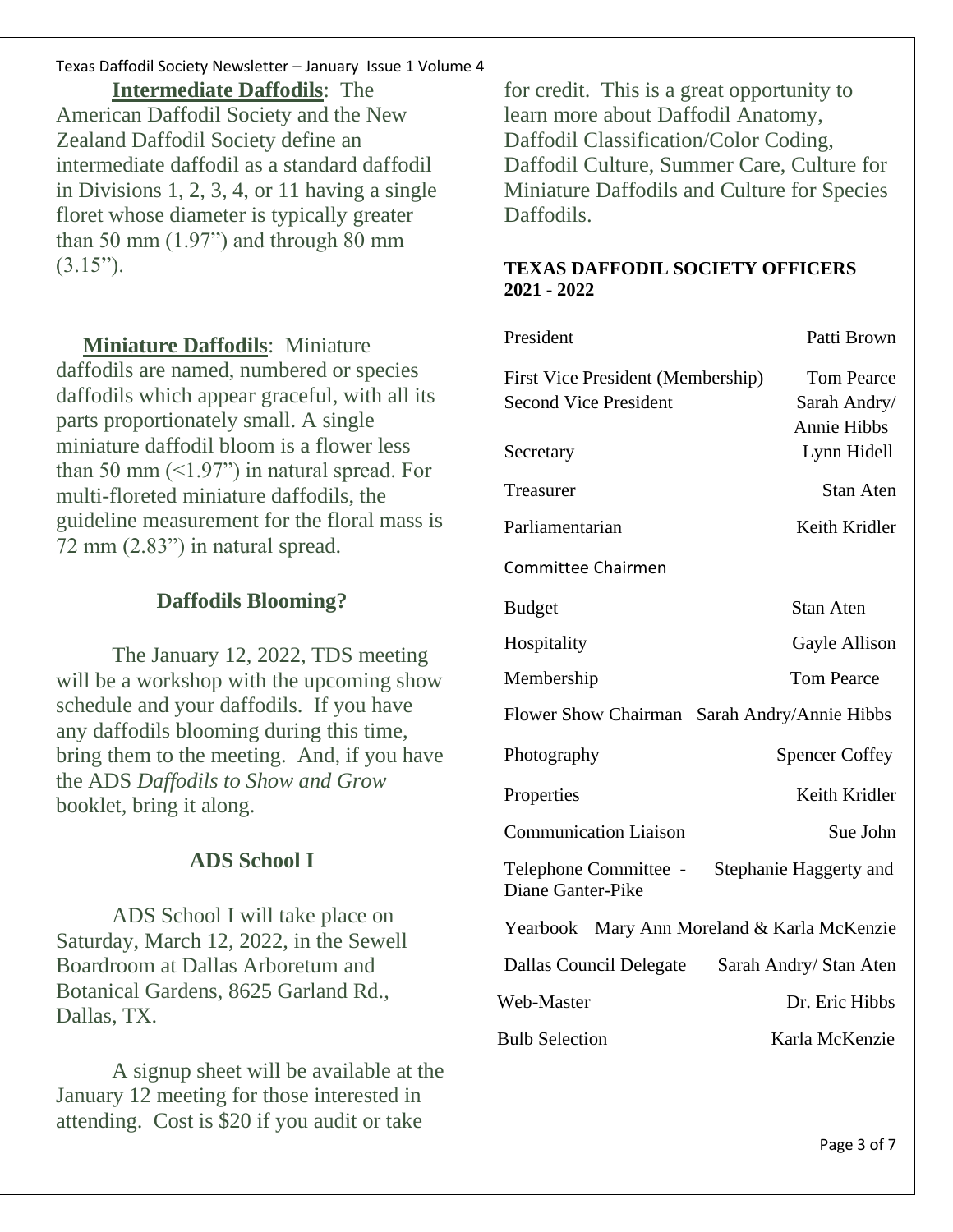Photos from the Nov. 2021 Meeting.



Test bulbs



Speaker about photography



A slide from the program.



Members at the meeting.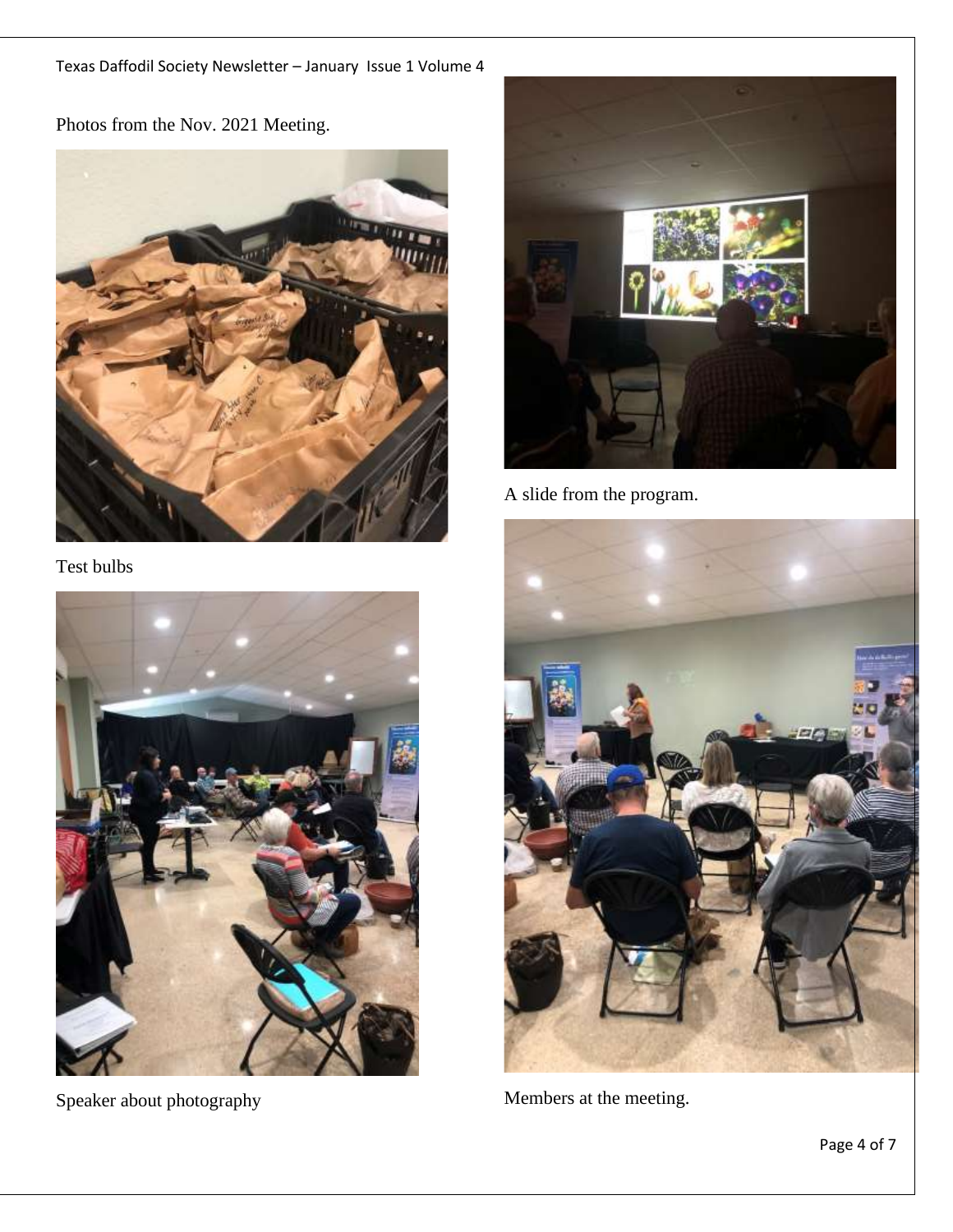Planting Daffodil Bulbs in December

 It has been a very dry and dusty December. If you have unamended clay soil, it can resemble concrete. Here are some photos of daffodil bulbs being planted in a wild flower bed in Kiest Park in Oak Cliff. Hand drills were not up to the task, so I bought a gas-powered auger.

Here are some photos of our efforts to bring a burst of colorful daffodils to this popular regional Park.



The mighty gas auger that came in handy when drilling holes for daffodil bulbs. One person can operate but it is best to use two people.



Setting the bulbs by the freshly dug holes.



Freshly dug holes



L to R (Stan & Tom with the planted areas behind.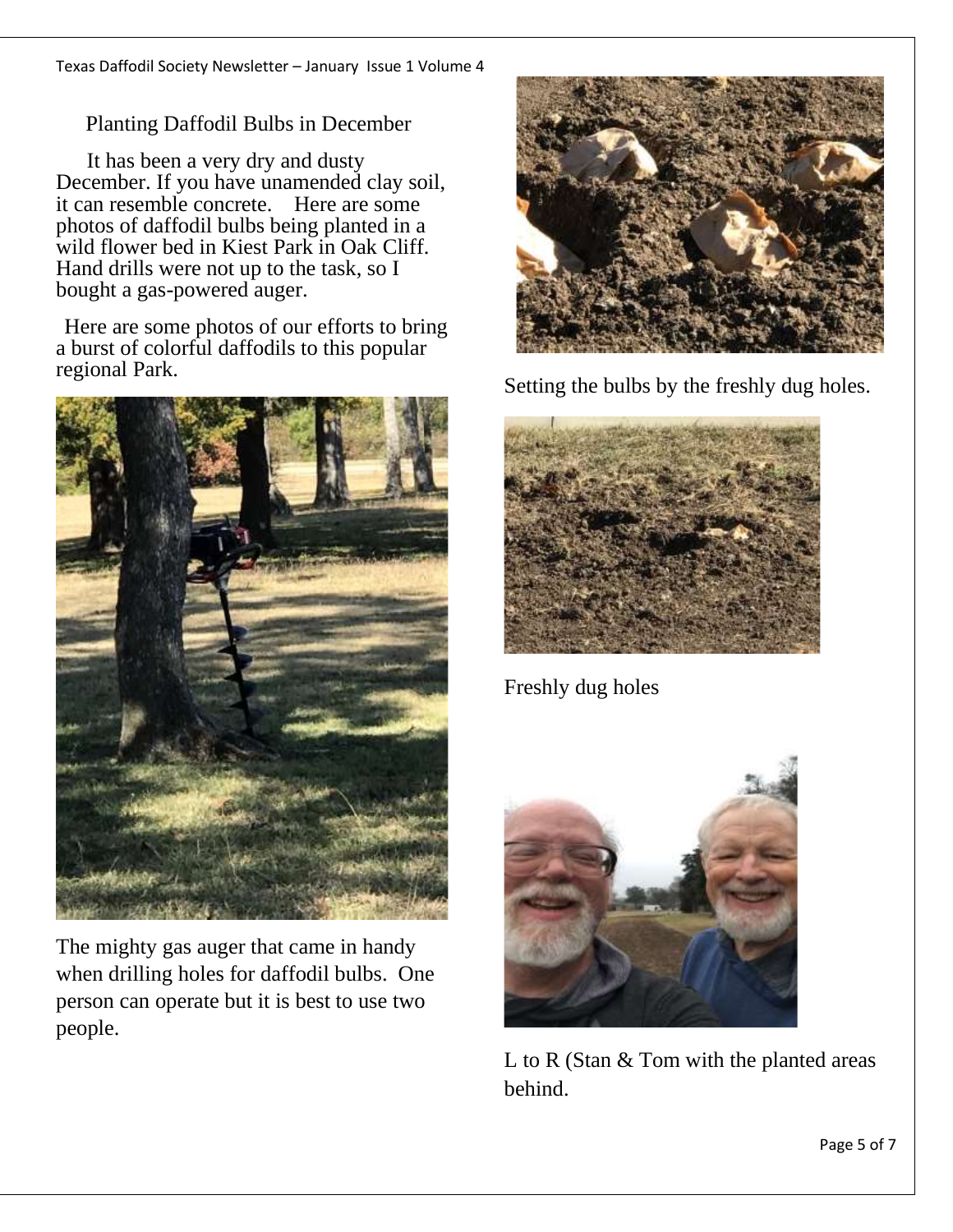### Texas Daffodil Society Newsletter – January Issue 1 Volume 4 **CALENDAR OF EVENTS**

## **2022**

January 6<sup>th</sup> 11:30 a.m. – Dallas Council of Garden Clubs at Texas Discovery Gardens. The program will be on the Emerald Ash Borer.

January  $12<sup>th</sup> 1 p.m. - TDS meeting at North$ Haven Gardens.

Save the Date – TDS, NGC, Inc. Small Standard Flower Show

**March 11 – 12, 2022 Rosine Hall Dallas Arboretum.**

**March 12, 2022, ADS School I**

**April 13th – 1 p.m. – TDS wrap-up meeting.** 

Social media sites are updated for upcoming daffodil season, Follow, Like, Subscribe!

Web - [http://texasdaffodilsociety.org](about:blank)

Facebook - Texas Daffodil Society

Instagram – texasdaffodilsociety

# **Trips to Public Gardens near DFW:**

Dallas Arboretum -

The address is 8525 Garland Road Dallas Texas next to White Rock Lake in East Dallas. The gardens cover over 60 acres including a wide variety of plants. The cost of admission varies and so does the cost of parking. Your best bet is to be a member or buy your tickets online.

[http://www.dallasarboretum.org/](about:blank)

**Chandor Gardens** – Weatherford

About Chandor Gardens **-** Chandor Gardens captures both the ornate design of ancient Chinese architecture and the elegance of a formal English garden. The 3.5-acre estate leads its visitors on a meandering path of beauty and wonderment. From the 30-foot man-made waterfall to the various soothing fountains, the gardens have something new and exciting to offer at every turn.

**Chandor Gardens Hours Monday-Friday 9am-5pm Saturdays 9am-3pm Sundays Noon-4pm**

[http://www.ci.weatherford.tx.us/170/Chando](about:blank) [r-Gardens](about:blank)